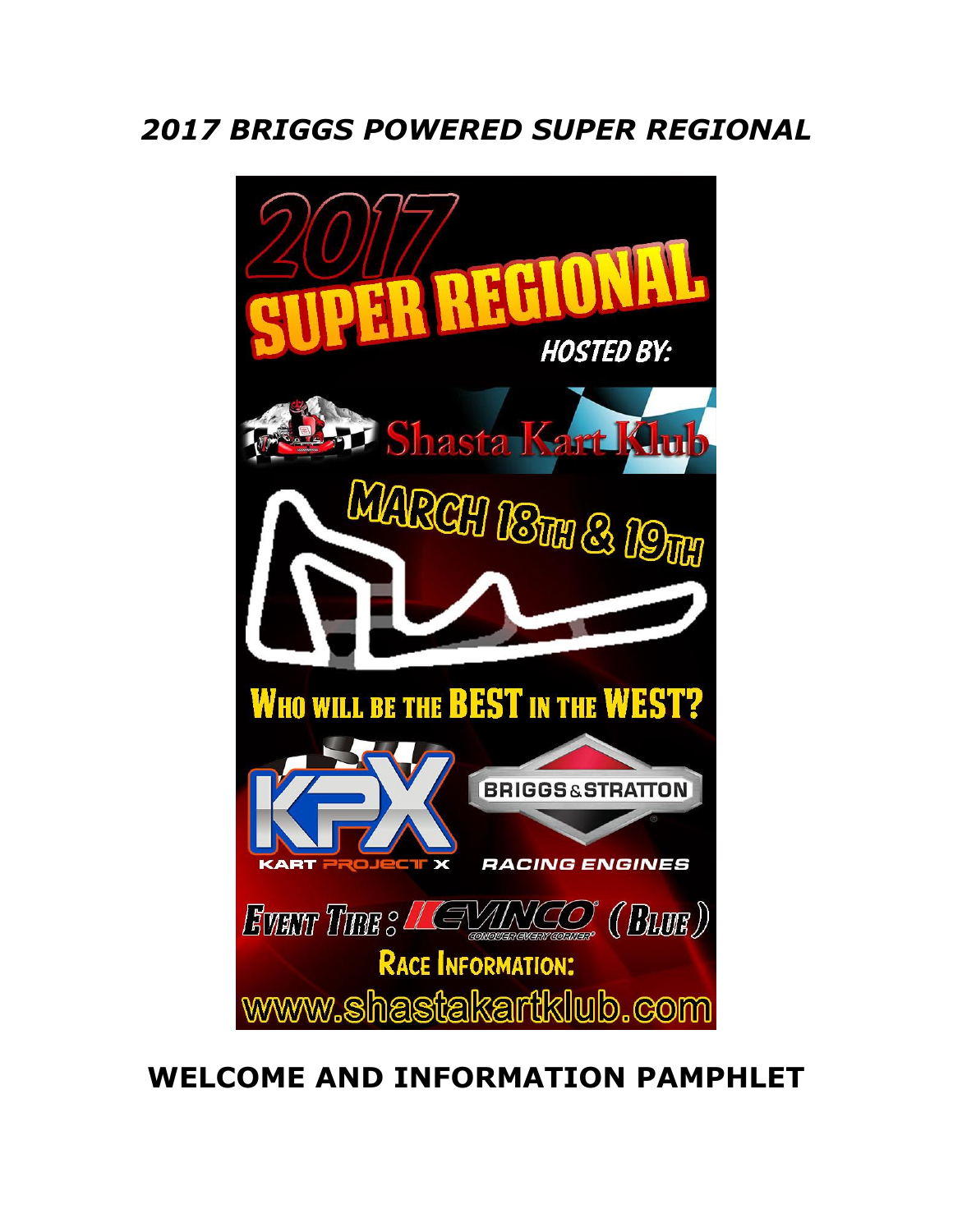#### **WELCOME**

# **2017 BRIGGS RACING SUPER REGIONAL**

# **Hosted by SHASTA KART KLUB**

\_\_\_\_\_\_\_\_\_\_\_\_\_\_\_\_\_\_\_\_\_\_\_\_\_\_\_\_\_\_\_\_\_\_\_\_\_\_\_\_\_\_\_\_\_\_\_\_

Shasta Kart Klub would like to welcome you to Redding, CA and to the Shasta Kart Klub track. This amazing facility is located on the East side of the Redding airport, at the end of the Redding Drag Strip on City of Redding Property.

This pamphlet provides detailed information for racers, mechanics and anyone else involved in the competition (i.e. anyone entering the pits). In an effort to be proactive regarding all of the things you might encounter, please read this guide and follow the rules as stated within. To be clear, the administrative body for this event will source IKF rules, and the race will be run following the 2017 IKF Rule Book. For ALL 206 classes, 2017 Briggs published rules will apply.

Registration will be open from 8 AM to 5 PM Thursday and Friday. Saturday hours are from 7 AM until 1 PM. Sunday, from 7 AM until 8 AM. Registration closes at 1 PM on Saturday afternoon, so zero adding or changing classes after that time.

For those choosing to practice prior to Saturday March  $18<sup>th</sup>$ , you must purchase a practice pass for each day. This can be done online, or in person. Rules regarding track day practicing are posted next to the scoring tower, and must be followed. Please be courteous in following the outline.

Shasta Kart strictly mandates that all Code of Conduct rules associated with the KPX must be followed for this event. More on those rules at the driver's meeting.

# **NOW LET'S HAVE SOME FUN!**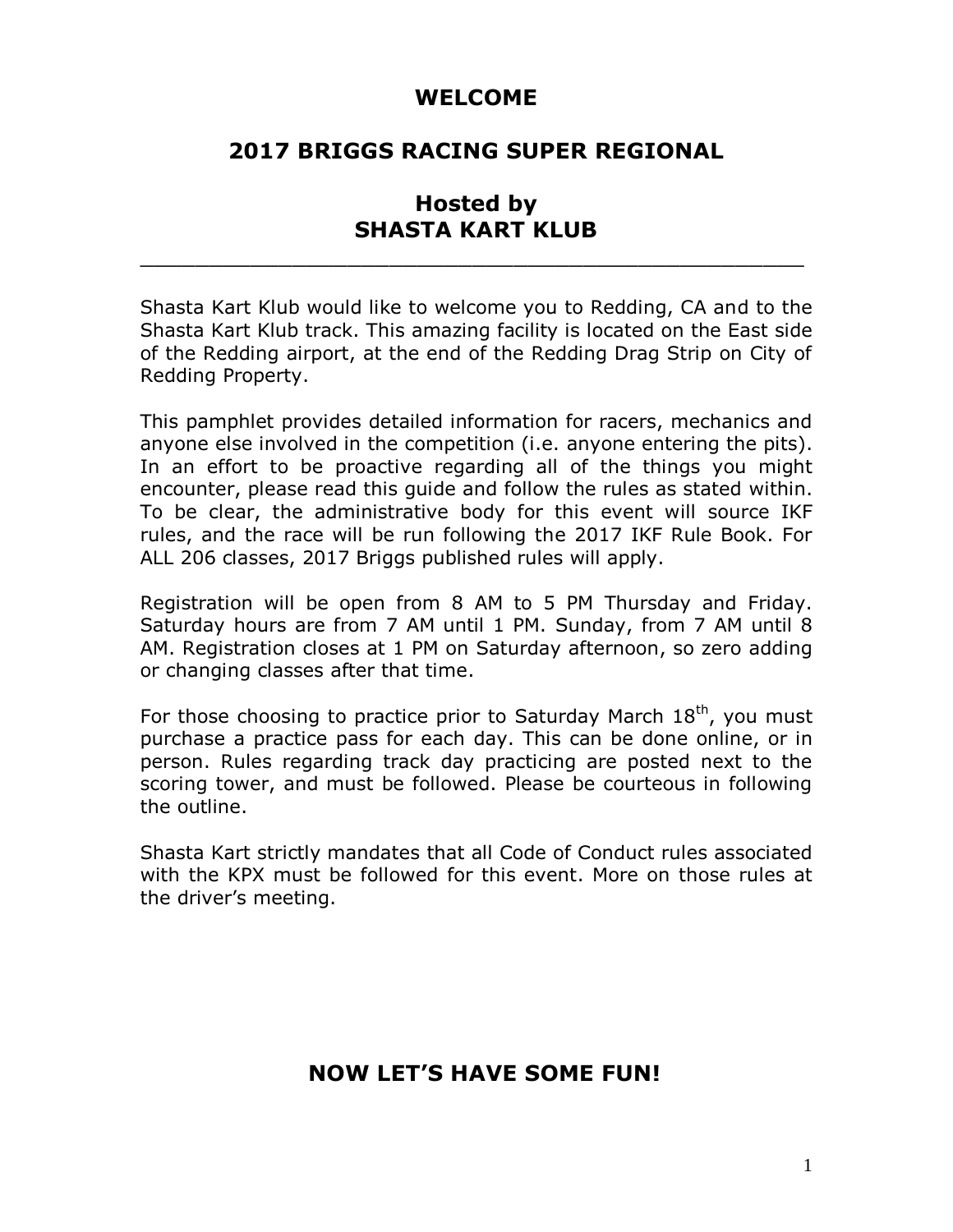#### **A LETTER FROM SHASTA KART DIRECTORS**

WE would like to take some time to personally welcome and thank all of you for participating in the first annual **Briggs Powered SUPER REGIONAL** race at Shasta Kart Klub.

After all the planning, scheduling, track improvements and more, attendees have all come to Redding to see who will be crowned the Best in the West! Shasta Kart Klub is very excited to share this opportunity with you and your family.

We would like to personally thank all the racers, spectators, sponsors, club members, officials, crew and volunteers who have contributed in this event. We expect to have a wonderful time and see some great racing.

Please take some time to read through this outline carefully as there are very important do's and don'ts that we need to follow, and to be good neighbor to your competitors.

I would like to remind our participants that most of the officials and workers at this event are VOLUNTEERS who believe in karting, then lend a helping hand to promote and provide you, the racer, spectator, and crew person, a safe, fair and enjoyable event. Please remember to treat everyone with a level of respect they deserve.

Most of the associated sponsors that made this race possible will be at the event. Please, take a minute out of your race day to thank them for their support of this first-of-its-kind Super Regional race!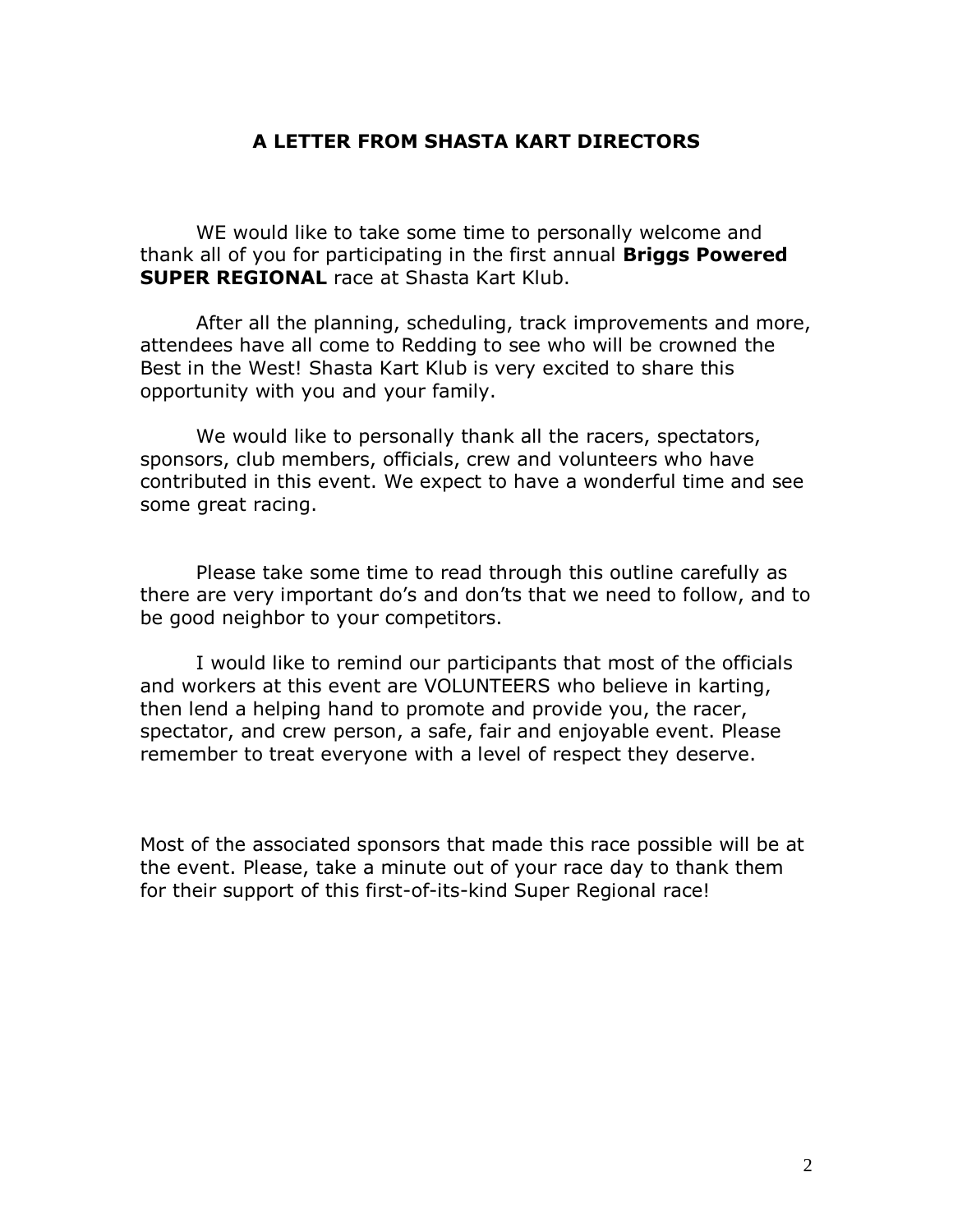# **SATURDAY SCHEDULE**

|                                          |                  |                                                |                            | <b>DATE</b>                            |
|------------------------------------------|------------------|------------------------------------------------|----------------------------|----------------------------------------|
| <b>SUPER REGIONAL</b>                    |                  | Racale                                         |                            | <b>Saturday March 18th</b>             |
| <b>CLASS</b>                             | WEIGHT           | # OF LAPS                                      | START TIME                 | <b>DESCRIPTION</b>                     |
| Jr. 1 Briggs 206 Grp 1                   | 245              | 8                                              | 8:00 AM                    | Practice                               |
| Jr. 1 Briggs 206 Grp 1                   | 245              | 8                                              | 8:13 AM                    | Practice                               |
| World Formula Lite                       | 365              | 8                                              | 8:27 AM                    | Practice                               |
| <b>206 Briggs Masters</b>                | 390              | 8                                              | 8:39 AM                    | Practice                               |
| Jr. Il Briggs 206 Grp 1                  | 310              | 8                                              | 8:51 AM                    | Practice                               |
| Jr. Il Briggs 206 Grp 2                  | 310              | 8                                              | 9:03 AM                    | Practice                               |
| World Formula Hvy                        | 390              | 8                                              | 9:15 AM                    | Practice                               |
| 206 Briggs Senior Grp 1                  | 370              | 8                                              | 9:27 AM                    | Practice                               |
| 206 Briggs Senior Grp 2                  | 370              | 8                                              | 9:39 AM                    | Practice                               |
| <b>World Formula Masters</b>             | 400              | 8                                              | 9:51 AM                    | Practice                               |
| Jr. 1 Briggs 206 Grp 1                   | 245              | 8                                              | 10:03 AM                   | Practice                               |
| Jr. 1 Briggs 206 Grp 1                   | 245              | 8                                              | 10:15 AM                   | Practice                               |
| World Formula Lite                       | 365              | 8                                              | 10:27 AM                   | Practice                               |
| <b>206 Briggs Masters</b>                | 390              | 8                                              | 10:39 AM                   | Practice                               |
| Jr. Il Briggs 206 Grp 1                  | 310              | 8                                              | 10:51 AM                   | Practice                               |
| Jr. Il Briggs 206 Grp 2                  | 310              | 8                                              | 11:03 AM                   | Practice                               |
| World Formula Hvy                        | 390              | 8                                              | 11:15 AM                   | Practice                               |
| 206 Briggs Senior Grp 1                  | 370              | 8                                              | 11:27 AM                   | Practice                               |
| 206 Briggs Senior Grp 2                  | 370              | 8                                              | 11:39 AM                   | Practice                               |
| <b>World Formula Masters</b>             | 400              | 8                                              | 11:51 AM                   | Practice                               |
| <b>LUNCH BREAK</b>                       |                  |                                                | 12:00 PM                   | <b>LUNCH BREAK</b>                     |
| Jr. 1 Briggs 206 Grp 1                   | 245              | 8                                              | 12:20 PM                   | Practice                               |
| Jr. 1 Briggs 206 Grp 1                   | 245              | 8                                              | 12:32 PM                   | Practice                               |
| World Formula Lite                       | 365              | 8                                              | 12:44 PM                   | Practice                               |
| <b>206 Briggs Masters</b>                | 390              | 8                                              | 12:56 PM                   | Practice                               |
| Jr. Il Briggs 206 Grp 1                  | 310              | 8                                              | 1:08 PM                    | Practice                               |
| Jr. Il Briggs 206 Grp 2                  | 310              | 8                                              | 1:20 PM                    | Practice                               |
| World Formula Hvy                        | 390              | 8                                              | 1:32 PM                    | Practice                               |
| 206 Briggs Senior Grp 1                  | 370              | 8                                              | 1:44 PM                    | Practice                               |
| 206 Briggs Senior Grp 2                  | 370              | 8                                              | 1:56 PM                    | Practice                               |
| <b>World Formula Masters</b>             | 400              | 8                                              | 2:08 PM                    | Practice                               |
| Jr. 1 Briggs 206                         | 245              | Green/White/Checkered<br>Green/White/Checkered | 2:30 PM                    | QUALIFYING                             |
| World Formula Lite                       | 365              |                                                | 2:45 PM                    | QUALIFYING                             |
| <b>206 Briggs Masters</b>                | 390              | Green/White/Checkered                          | 3:00 PM                    | QUALIFYING                             |
| Jr. II Briggs 206                        | 310              | Green/White/Checkered<br>Green/White/Checkered | 3:15 PM                    | <b>QUALIFYING</b>                      |
| World Formula Hvy                        | 390              | Green/White/Checkered                          | 3:30 PM                    | QUALIFYING                             |
| 206 Briggs Senior                        | 370<br>400       | Green/White/Checkered                          | 3:45 PM<br>4:00 PM         | <b>QUALIFYING</b><br><b>QUALIFYING</b> |
| <b>World Formula Masters</b>             |                  |                                                |                            |                                        |
| Group 1 "B" MAIN                         | <b>If Needed</b> | 10                                             | 4:30 PM                    | TOP 4 FINISHERS TRANSFER               |
| Group 2 "B" MAIN                         | <b>If Needed</b> | 10                                             | 4:50 PM                    | TOP 4 FINISHERS TRANSFER               |
| Group 3 "B" MAIN                         | <b>If Needed</b> | 10                                             | 5:10 PM                    | TOP 4 FINISHERS TRANSFER               |
| Group 4 "B" MAIN                         | <b>If Needed</b> | 10                                             | 5:30 PM                    | TOP 4 FINISHERS TRANSFER               |
| <b>DRIVERS MEETING &amp; POLE AWARDS</b> |                  | 5:45 PM                                        | <b>MANDATORY/ROLL CALL</b> |                                        |

# **THE 5:45 PM SATURDAY DRIVERS MEETING IS MANDATORY**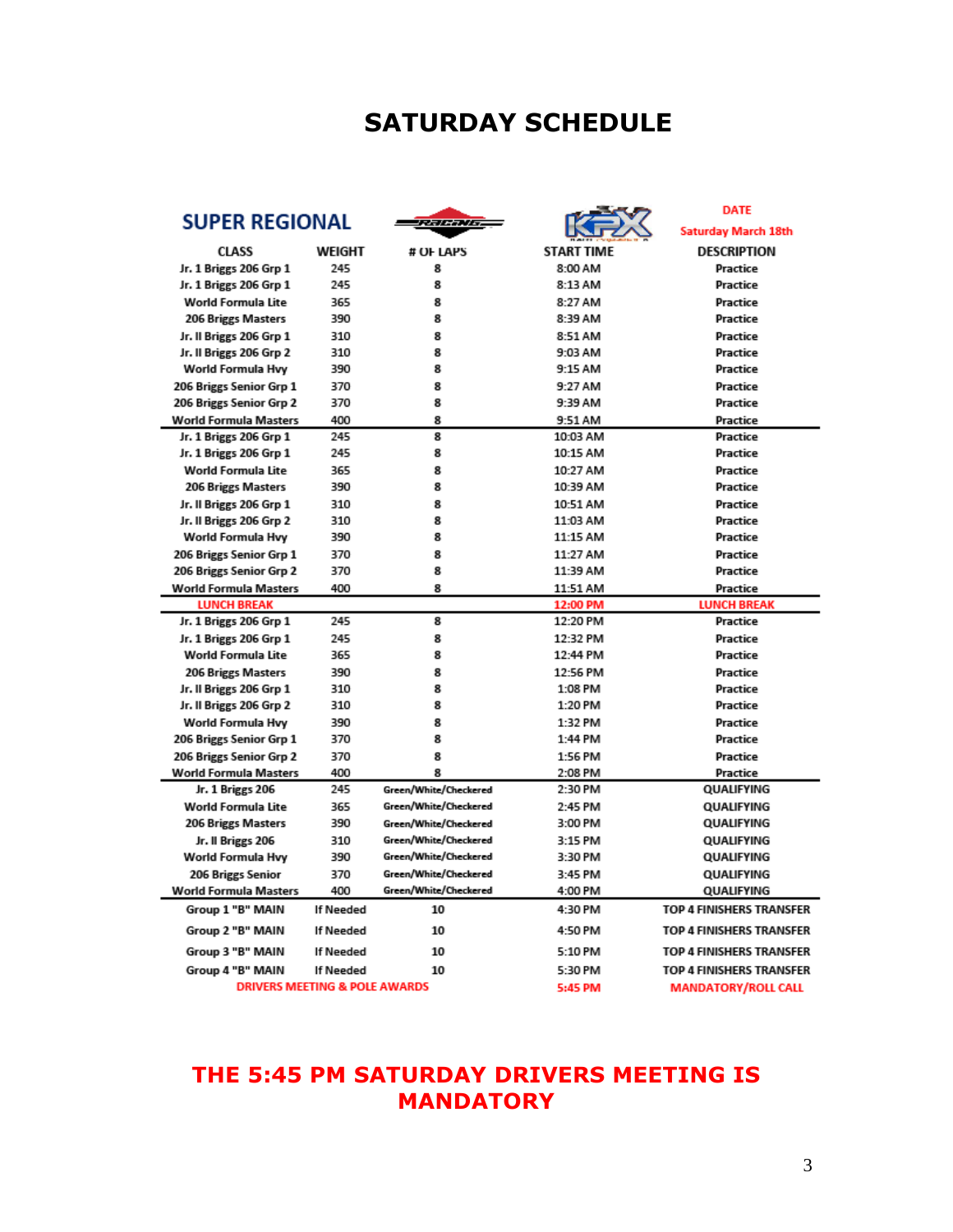# **SUNDAY SCHEDULE**



**DATE** DATE<br>Sunday March 19th

| <b>CLASS</b>                 |     | WEIGHT # OF LAPS | <b>START TIME</b> | <b>DESCRIPTION</b> |
|------------------------------|-----|------------------|-------------------|--------------------|
| Jr. 1 Briggs 206 Grp 1       | 245 | 3                | 8:00 AM           | Practice           |
| Jr. 1 Briggs 206 Grp 1       | 245 | 3                | 8:06 AM           | Practice           |
| World Formula Lite           | 365 | 3                | 8:10 AM           | Practice           |
| <b>206 Briggs Masters</b>    | 390 | з                | 8:14 AM           | Practice           |
| Jr. Il Briggs 206 Grp 1      | 310 | 3                | 8:18 AM           | Practice           |
| Jr. Il Briggs 206 Grp 2      | 310 | 3                | 8:22 AM           | Practice           |
| World Formula Hvy            | 390 | 3                | 8:26 AM           | Practice           |
| 206 Briggs Senior Grp 1      | 370 | 3                | 8:29 AM           | Practice           |
| 206 Briggs Senior Grp 2      | 370 | 3                | 8:33 AM           | Practice           |
| <b>World Formula Masters</b> | 400 | 3                | 8:37 AM           | Practice           |
| Jr. 1 Briggs 206             | 245 | 16               | 8:48 AM           | Pre-FINAL          |
| World Formula Lite           | 365 | 16               | 9:14 AM           | Pre-FINAL          |
| 206 Briggs Masters           | 390 | 16               | 9:40 AM           | Pre-FINAL          |
| Jr. II Briggs 206            | 310 | 16               | 10:05 AM          | Pre-FINAL          |
| World Formula Hvy            | 390 | 16               | 10:31 AM          | Pre-FINAL          |
| 206 Briggs Senior            | 370 | 16               | 10:57 AM          | Pre-FINAL          |
| <b>World Formula Masters</b> | 400 | 16               | 11:23 AM          | Pre-FINAL          |
| <b>LUNCH BREAK</b>           |     | 1                | 12:00 PM          | <b>LUNCH BREAK</b> |
| Jr. 1 Briggs 206             | 245 | 20               | 12:30 PM          | <b>FINAL</b>       |
| World Formula Lite           | 365 | 20               | 12:55 PM          | <b>FINAL</b>       |
| <b>206 Briggs Masters</b>    | 390 | 20               | 1:20 PM           | FINAL              |
| Jr. II Briggs 206            | 310 | 20               | 1:45 PM           | <b>FINAL</b>       |
| World Formula Hvy            | 390 | 20               | 2:10 PM           | FINAL              |
| 206 Briggs Senior            | 370 | 20               | 2:35 PM           | FINAL              |
| <b>World Formula Masters</b> | 400 | 20               | 3:00 PM           | <b>FINAL</b>       |

#### **AWARDS PRESENTATION**

3:45 PM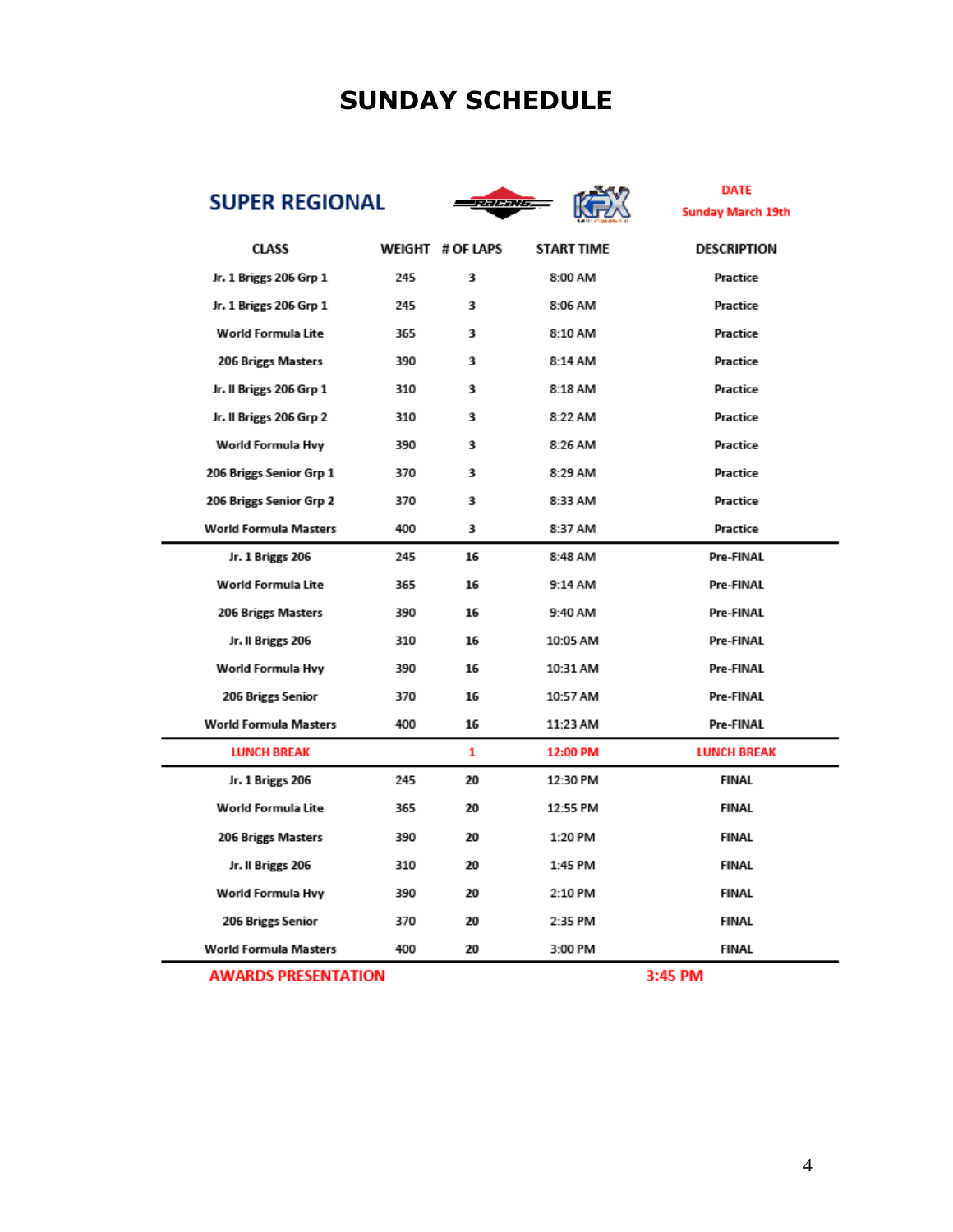# **PRACTICE**

Saturday is the first official day of the event. All entries registered for the race are cleared to practice on this day. Because of the large number of entries, some classes will be broken into two groups for Saturday's practice. Grouping will be done by the Shasta Kart admin team, for the benefit of participants, and their safety, along with maintaining cohesiveness in the scoring tower. We cannot change the grouping. Racers that miss their practice time-slot on track are not allowed to join in with another group. We would ask that all racers mount transponders on karts. **For the last two Saturday practice sessions TRANSPONDERS ARE MANDATORY**. This is done to set qualifying order within each class. It is imperative that each racer review timesheets after each practice. If a driver was unable to get a time, race officials must be notified.

# **QUALIFYING**

Qualifying will begin on Saturday, March 18<sup>th</sup> at 2:30 PM. The maximum **number of racers in each class will be 34**. Each racer will be given 3 laps (Green, White, and Checkered) from the time they leave the grid. Each class will follow the order outlined on the event schedule. Each racer will follow an order of qualifying within their respective class. When your class is called up to the grid, race personnel will organize drivers in a lineup based on laptimes obtained from the previous practice round for their class. The qualifying order will be from fastest to slowest, but is subject to change. **If track conditions** are uncertain, the fastest racers in each class SHALL be given favoritism when deciding if fastest or slowest in each class begin or end the qualifying session. If a driver failed to install a transponder during practice, race officials will allow ONE FLYING LAP instead of a Green-White-Checked for that racer. That driver will be placed in the qualifying group as outlined above (qualifying order). If a racer does not take the green during their qualifying effort, they too will have only the opportunity of one flying lap. The top 30 qualifiers from each class will automatically be placed into Sunday's racing schedule. For classes with greater than 34 entries, the  $31<sup>st</sup>$ best qualifier, then all racers running slower times than the  $31<sup>st</sup>$  qualifier will participate in the "B" Main.

All karts must be ready in their proper sequence based on scoring's posted numbers. Any kart not ready in their sequence will not be allowed to qualify and will start the heat race at the back of the starting grid. The first qualifying lap begins as soon as the kart passes the start/finish line after leaving the grid. All karts must qualify with their class. If a kart should break down during qualifying and has at least one timed lap completed, the besttimed lap completed will be counted as the qualifying time. If no laps were completed the kart will be allowed only one lap to qualify at the end of the next qualifying class if they were one of the last karts to qualify in the sequence. Tires must not be hot.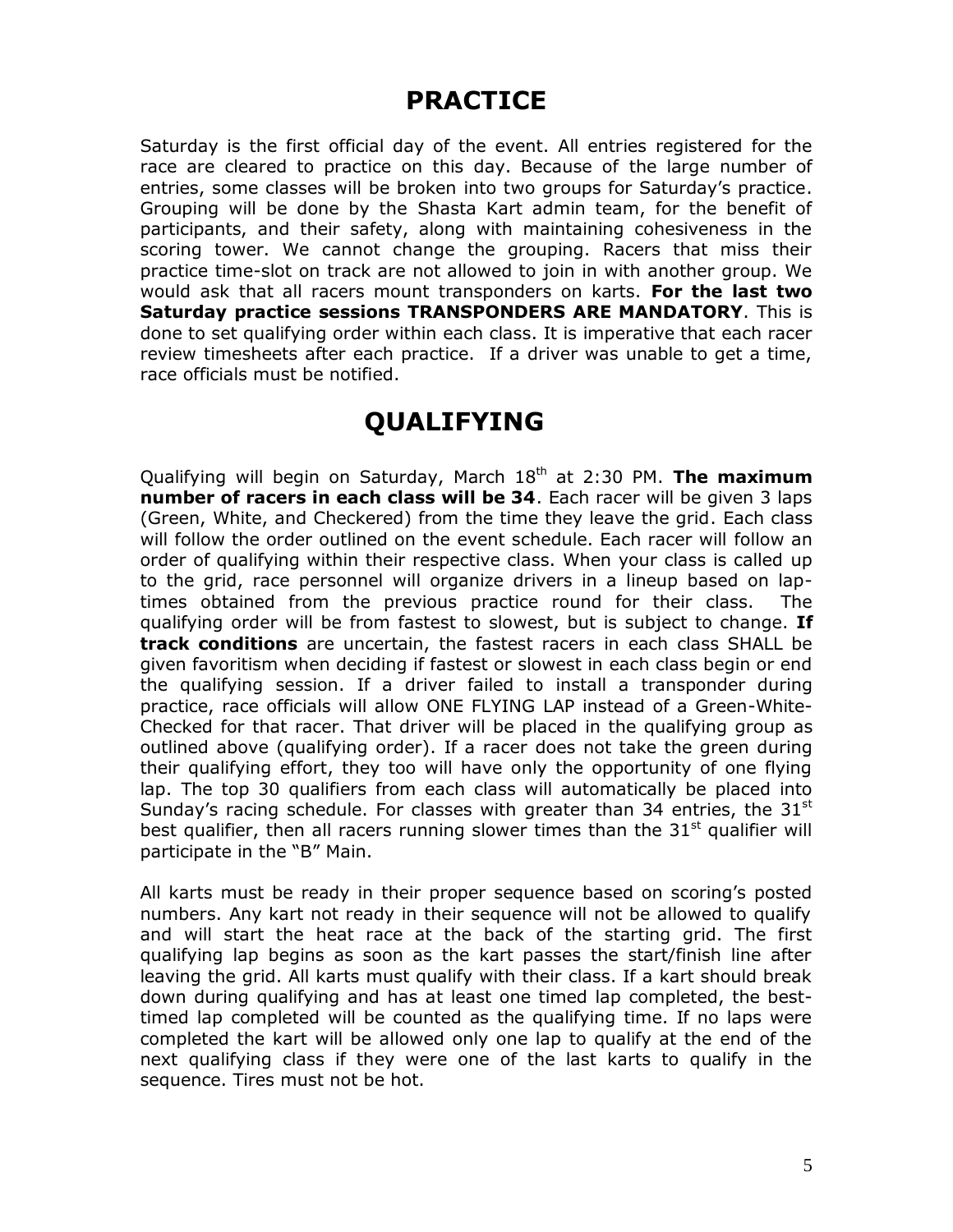# **"B" MAIN**

This race has established a maximum of 34 entries for each class. Classes larger than 34 will follow the "B" Main format to decide Sunday's starting grid. The top 30 qualifiers are automatically entered into the Sunday race, with the remaining drivers in that class will compete in a 10 lap sprint race. Each will line up in the order in which they qualified, fastest on pole  $(31<sup>st</sup>)$ , in a descending order. Karts in the "B" Main will accept the green flag in rows of two, racers will abide by IKF rules, along with Race Director instructions. The top 4 finishers transfer to the Sunday program, slotted into  $31<sup>st</sup>$  through  $34<sup>th</sup>$ positions (as they finished the "B" Main)

# **RACE DAY**

A heat race (pre-final) at this event consists of 16 laps for each class. The main event (final) for each class will consist of 20 laps. If the Race Director declares a "Rain Race", the number of laps in each race can be altered.

The end of the first lap of a race is when the lead kart crosses the finish line in front of the scoring tower for the first time after receiving the green flag at the start line. The end of the race is when the lead kart crosses the finish line in front of the scoring tower for the final official lap of that race after receiving the green flag at the start of the race and counting through the appropriate number of laps.

Senior Classes 16 years & older Masters Classes 35 years & older

**CLASSES AGE (Per IKF Rule)** 

Junior 1 Briggs 206 Attained Age 7-13 years old Junior 2 Briggs 206 Ages 12 to 15 years old

#### **AWARDS**

Awards will be presented each day after the conclusion of Post-Tech Inspection. Pole Awards on Saturday, Race Awards on Sunday. Entrants receiving awards will be required to stay at the ceremony until a digital photo can be taken for their class.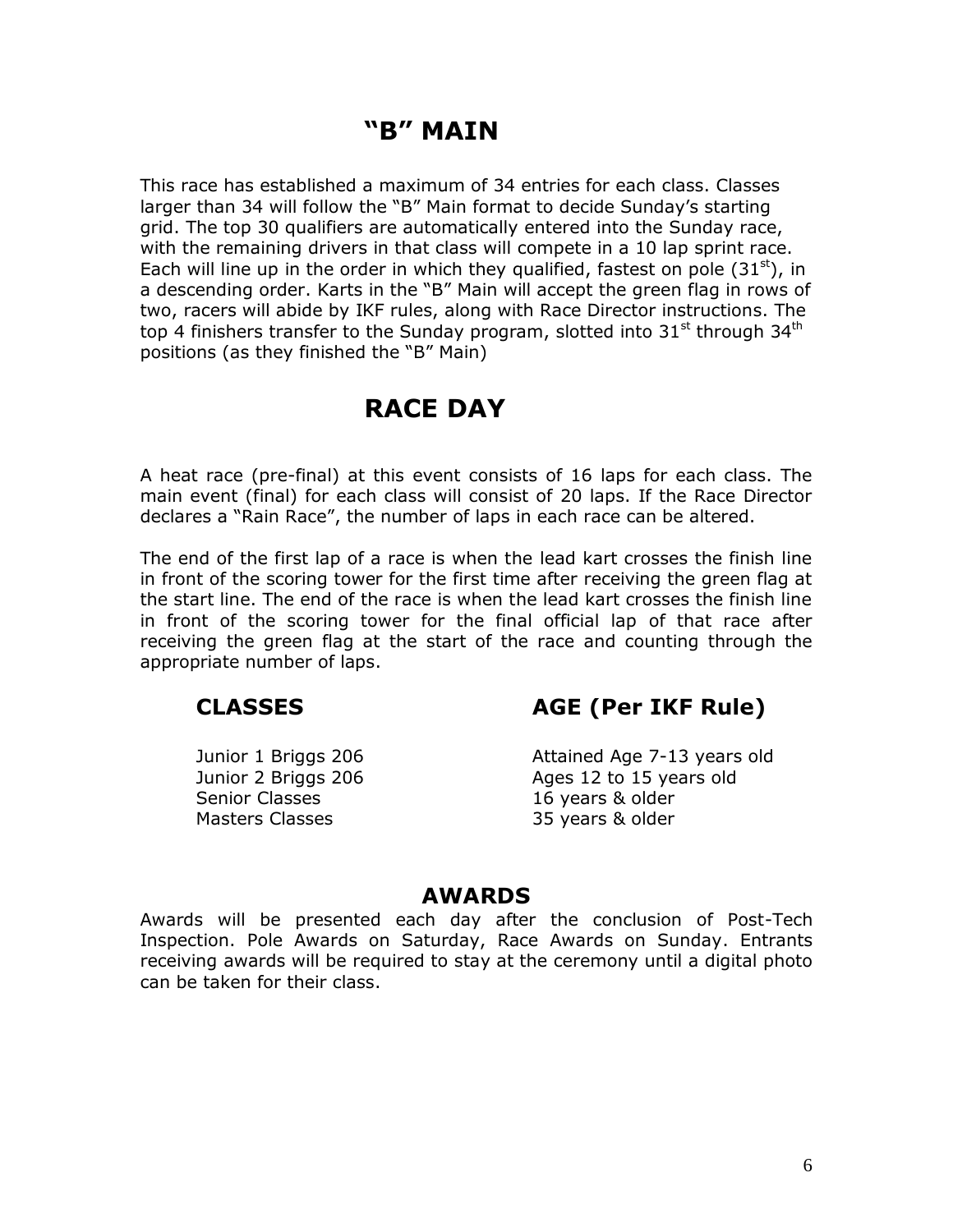# **PIT ACCESS AND RULES**

- 1. Everyone, including all children working in the Pit Area must purchase a "pit pass" and wear the proper color wristband for the day. Wristbands must be worn on the wrist ONLY! Anyone found in the PIT without the proper "pit pass" will be required to leave the area or purchase the proper "pit pass".
	- a. Shasta Kart has set up 3 "spectator areas" so that all may enjoy the event. You must stay inside the fenced area at all times, and off of the racing surface. At NO TIME may a spectator or member of a crew go out onto the race track without permission.
- 2. Replacement Event Wristbands can be purchased for \$25.00.
- 3. NO alcoholic beverages allowed in the PIT area while the track is active. Anyone found consuming alcoholic beverages in the PIT and during the event may be banned from the property for the duration of the event.
- 4. NO drugs, other than those prescribed by your physician, will be allowed on the property. Anyone found in possession of or using drugs will be reported to the Redding Police Department and banned from the property for the balance of the event.
- 5. Only authorized trailers will be allowed in the PIT. After you have unloaded your equipment, your vehicle must be removed from the pits unless prior arrangements have been made.
- 6. It is your responsibility to keep your assigned pit space CLEAN. Trash containers have been placed around the PIT area for your convenience. Please DO NOT PLACE TIRES, OIL OR FUELS in the trash containers. Also in consideration of others, please make sure that your pit area is set up within your designated space.
- 7. Drip pans are required in the pit area.
- 8. Tents/canopies should be sufficiently anchored to the ground to avoid blowing over and creating a safety hazard. If damage occurs because of YOUR tent/canopy, regardless of circumstances, the liability is yours to mitigate.
- 9. NO unattended children are allowed in the PIT.
- 10. NO unattended or unleashed pets are allowed in the PIT.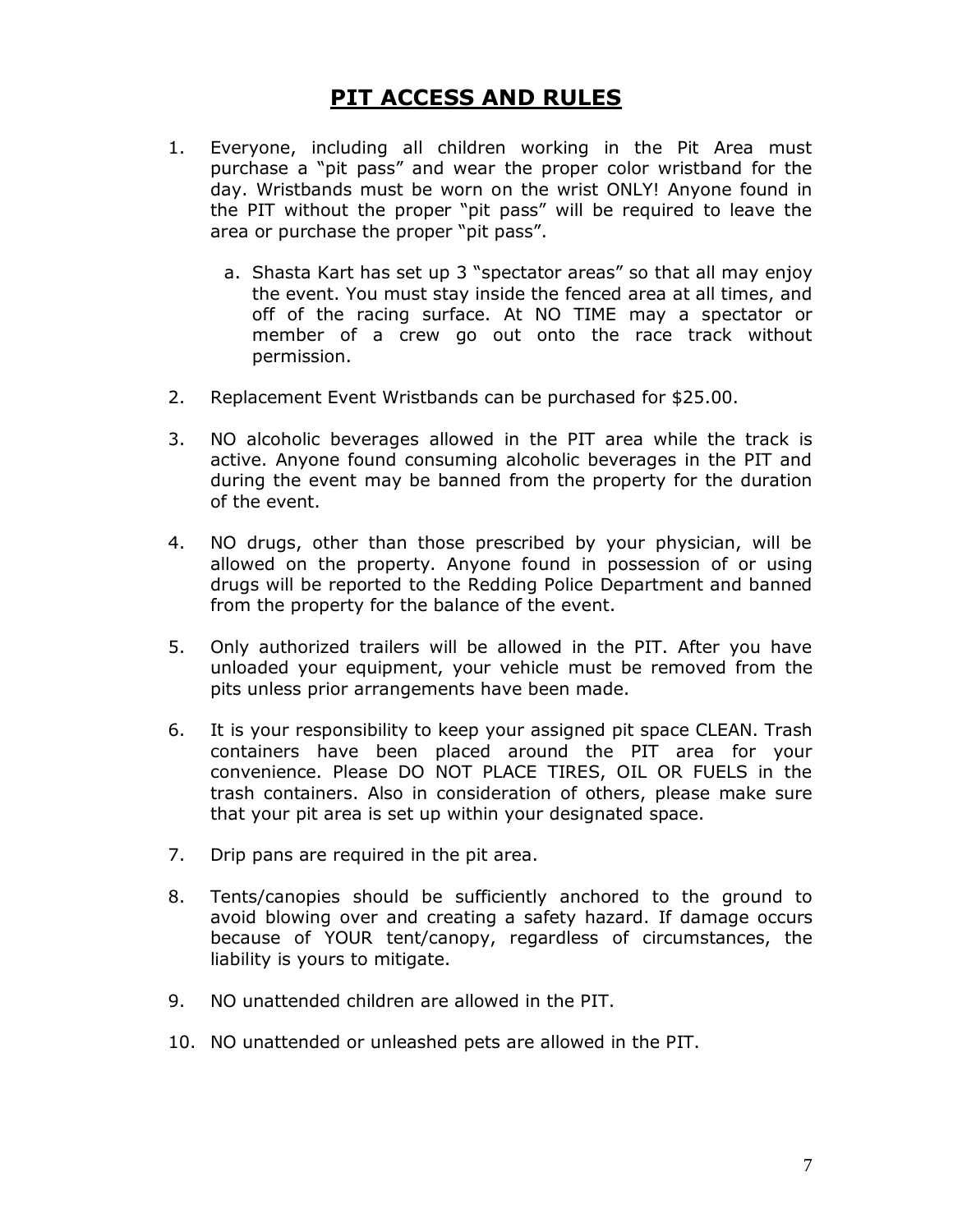- 11. There is NO riding of bicycles, tricycles, skateboards or other wheeled vehicles in the PIT. There is not roller-skating or in-line skating in the PIT area.
- 12. NO golf carts or other motorized vehicles are to be driven in the PIT except for official vehicles per track rules.
- 13. PIT road/area must be kept clear at all times. These are for the movement of karts to and from the grid and are not part of your assigned pit space.

# **GENERAL PROCEDURES AND RULES**

#### **SAFETY**

March is typically comfortable here in Redding. There is limited shade at our facility. Please use adequate amounts of sun block, drink plenty of fluids and don't over exert yourself. An ambulance will be parked on the premises, near the center of the track. If you are injured or are in need of medical attention, please contact a race official to dispatch medical personnel to your area. There are two hospitals in Redding, Mercy Medical Center and Shasta Regional Medical Center. Please see Shasta Kart Klub members for directions if necessary.

#### **NOTICES**

All notices regarding practice, racing sequences and grid assignments will be posted on grid boards near the racing grid.

### **CAMPING**

Camping will be allowed at the track. Please camp only in designated areas. There is no fee for camping. We ask you to be courteous, and NO OPEN FLAMES.

### **GRID AREA**

NO SMOKING is allowed in the GRID AREA. To minimize congestion in this area, only the driver and pit crew personnel will be allowed in the area.

#### **SCALES**

Engines must be shut off before entering the scale shed. DO NOT drive onto the scales. The kart must be pushed or carried on and off the scales. DRIVING ON the scales may result in a racing penalty.

# **POST RACE TECH AREA**

DO NOT enter the Tech area or impound are unless instructed to do so by a Race Official.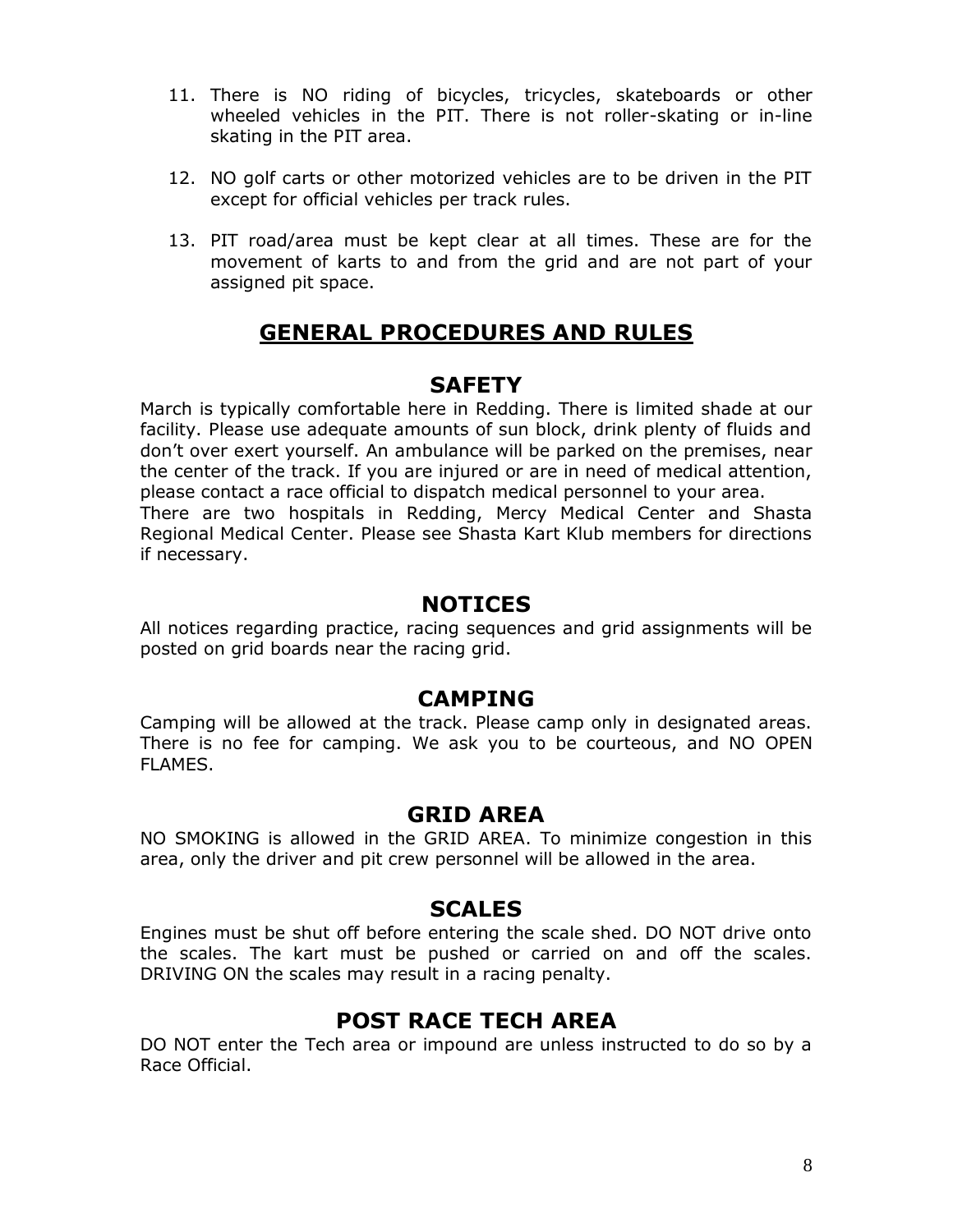#### **PIT AREA**

DO NOT drive your kart in the Pits. DO NOT leave your kart sitting on either of the pit exit roads.

## **SCORING TOWER**

Only Race Officials are allowed in the Scoring Tower.

## **RACE TRACK**

NO ONE is allowed on the racetrack or in the controlled access areas during the race except for the entered driver and Race Officials.

# **SUPPLEMENTAL RACE PROCEDURES**

#### **AUTHORIZED PRACTICE**

During each race day of the event, only the driver and the kart, which is entered in the class, will be allowed to practice in that equipment. Anyone found practicing on a day during which they are not scheduled to race or in a class that they are not entered, will be banned from further practice and for the remainder of the event.

#### **SAFETY TECH**

Karts will be self-teched prior to entering the track. A safety tech sheet will be distributed at sign in, and must be completed then turned into registration prior to entering the track. Karts that do not have the proper safety tech sticker WILL NOT be allowed onto the racetrack. It will be required to be filled out to pass SAFETY TECH.

#### **GRIDS**

The Shasta Kart Track uses two grids designated as "A" and "B". Two classes will be called and set at a time for both practice and race sessions. During practice individuals should proceed to the grid prior to the class being released on the track. Practice sessions have assigned time limits. You must practice with your registered class only. **For ALL races, individuals who have arrived on the grid prior to the class being released and are unable to leave the grid with their class will have 90 seconds to start the kart and join the class on the track (IKF 90 Second Rule) or be excluded from the field.** 

# **SPEC FUEL**

Spec-Fuel is required at this event. There is a Chevron station at the corner of Airport Road and Rancho road. This location is at the corner of of the entrance to our facility. The spec fuel is Chevron 87 Octane. NO OTHER FUEL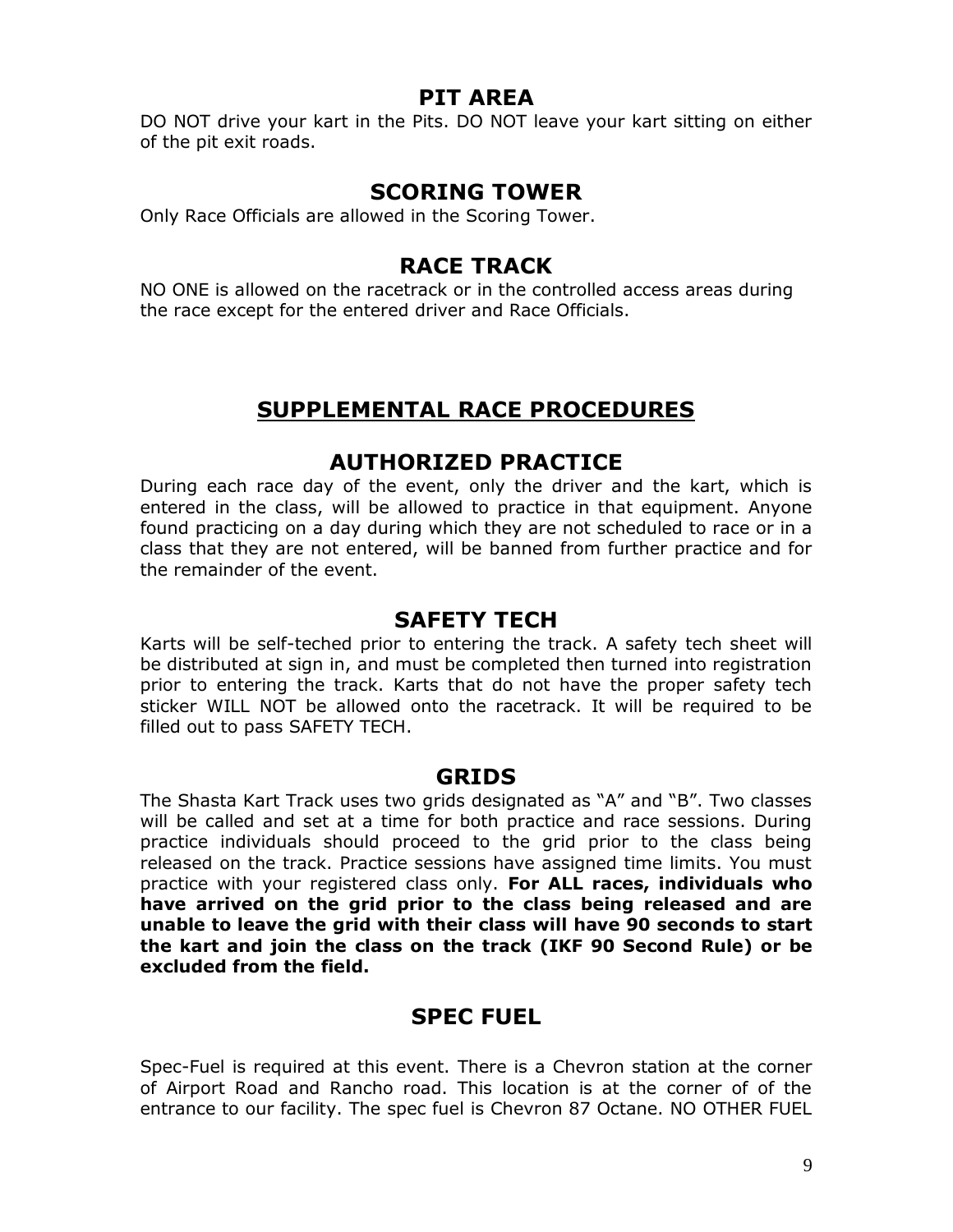IS LEGAL, AND FROM NO OTHER CHEVRON STATIONS. It is suggested that each entrant have a well marked, clean or new fuel jug for the event to prevent any possible cross contamination. The driver may be asked to remove the fuel line at the carburetor so a fuel sample can be obtained at anytime between pre-grid and upon completing heats, pre-finals and finals for spec fuel compliance in all classes. Other means may be used to extract fuel as well. Remember it is NOT advisable to pour fuel into a kart tank that previously had other grades or brands of gasoline due to cross contamination which could lead to not passing fuel tech.

#### **\*\*No dumping of fuel is allowed on the ground or pavement on the race facility properties. Disqualification may result.**

#### **OIL**

There will be several barrels for waste oil in the pit area. Please ensure that you are only dumping waste oil from your engines. Please exercise care in not spilling when dumping your oil in order to protect our environment.

#### **TIRES**

The spec tire for this event is Evinco Blues. Only one set may be used for qualifying, the heat and the main. Tire sizes are per IKF rules, and specific to each class.

In the event that a rain race is declared, ANY commercially manufactured karting tire may be used at this event. A maximum of two sets of "rains" may be used over the two day event. These tires may not be altered via treatments, be introduced to chemicals, or altered in any way. Again, tire sizes are as per class rules.

Tires are not allowed in the trashcans or dumpsters. SKK does not have any means to dispose of tires. Please take your used tires with you. There are some racers that will take used tires and donate them to their local club members. We will try to announce who is taking used tires for donation.

#### **TRANSPONDERS**

To be scored, all karts must have a transponder. If you do not have a transponder, they may be obtained from the registration desk. There will be a \$10 charge for the use of the transponder for the event. There will be a \$285 deposit required or credit card number submitted and reimbursed when the transponder is returned in the same condition that you checked it out. The transponder must be placed a minimum of 12 inches from the leading edge of the transponder to the center of the front wheel kingpin. Proper placement will be a tech item. Remember to re-charge your personal transponders the night before the race. A fully charged battery is good for approximately 4 days.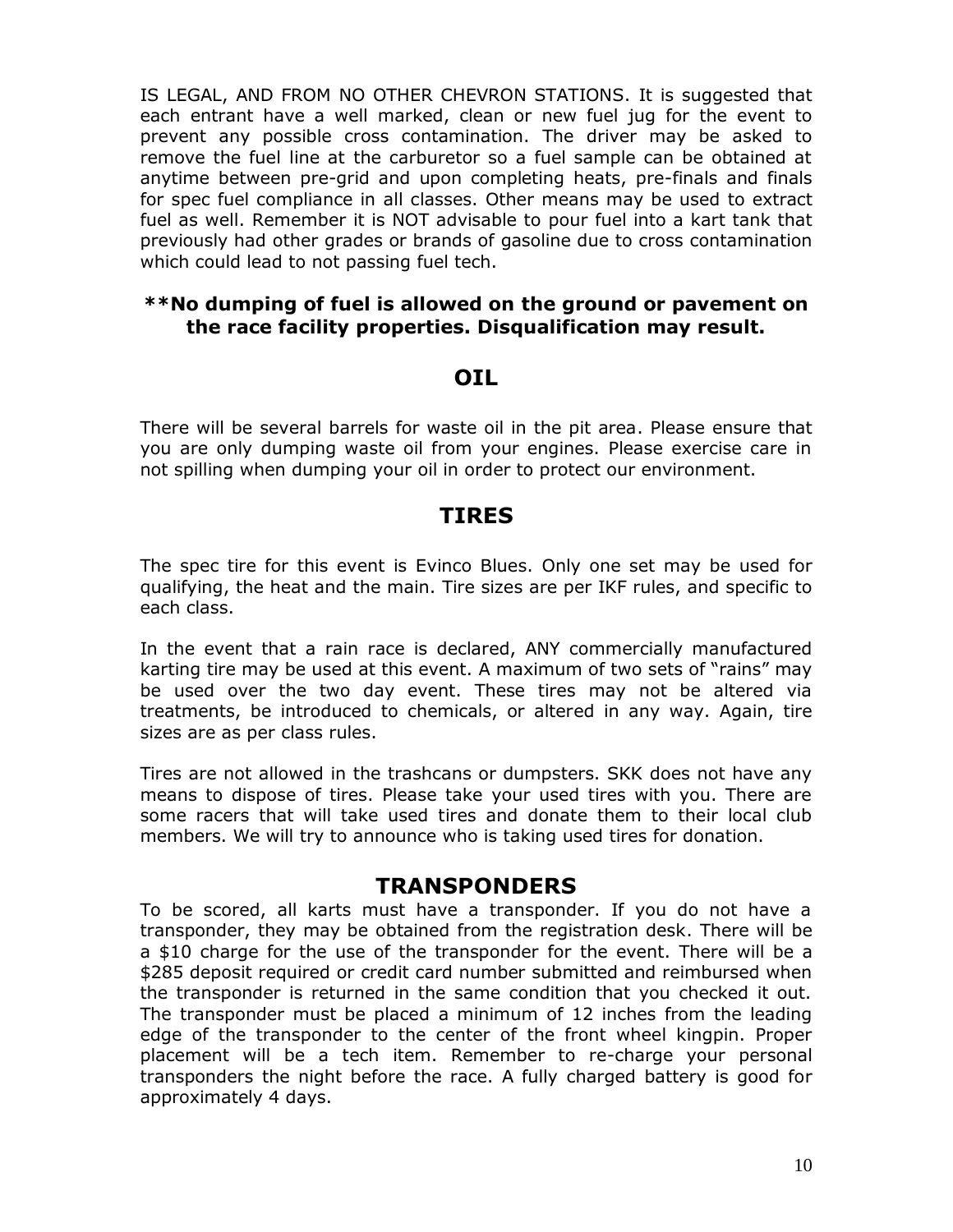# **STARTS and FINISHES**

All practice and race sessions will start (receive the green flag) and finish (receive the checkered flag) on the straight in front of the scoring tower. Scoring will determine the finish positions of the race both visually and via Orbits scoring system. Always enter the track from the grid area, then always exit the track in corner #13 near the scale shed.

## **POST RACE TECH**

All karts and drivers must weigh at the end of qualifying and at the end of the heat race. At the end of the final race, all karts will go directly from the scale to the tech impound area for post race inspection. The top five finishers in each class will have their karts impounded at the end of the final heat race. Only one individual will be allowed per kart in the impound area (next to the scale house). Only one representative per engine is allowed (required) in the tech area during the final inspection of engines to observe and assist in tear down.

# **TITLE SPONSOR BRIGGS RACING**



The idea of a Super Regional was something that friends dreamed up 2016. Briggs and Stratton's Director of Racing David Klaus shared his vision regarding creating something special in karting. David outlined a simplistic approach to racing that could cross traditional lines, remain affordable, rewarding drivers with skills while remaining true to their racing budget. Many conversations have helped to transition thoughts into actions. Now Briggs Racing has stepped up to support this event as a title sponsor to an extent that is unmatched in karting.

Shasta Kart is proud to work closely with Briggs, a group that's committed to racers at every level. Measureable detail has gone into quality checks that generate repeatability at their factory in Wisconsin. Briggs in-house control at every checkpoint through the building process has made for some tremendous out-of-the-box racing! The end result has recharged the karting community, bringing racers back to the sport, and you to Redding. THANK YOU BRIGGS, we appreciate your commitment to the sport, and your support.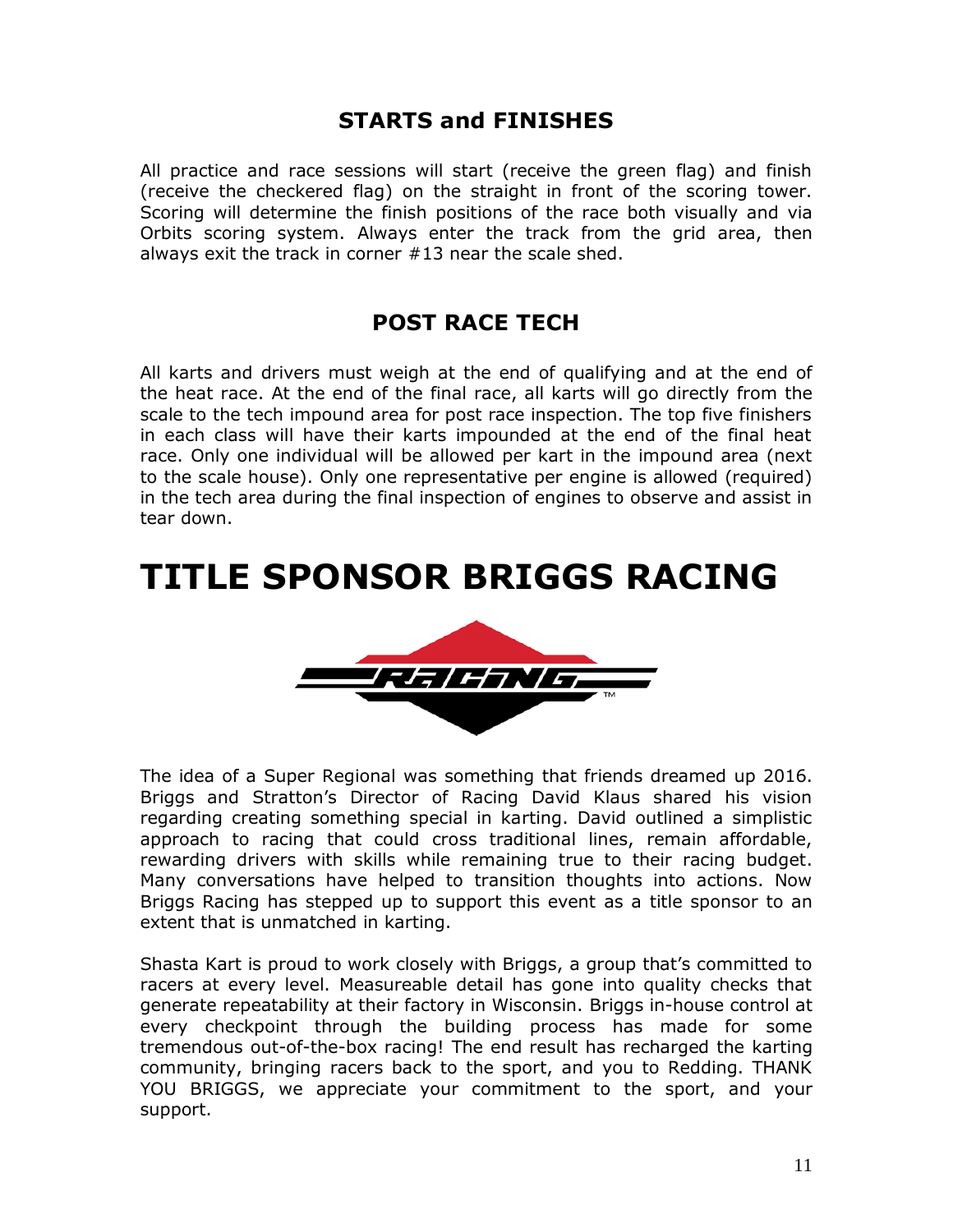Please join me in recognizing and thanking our valuable sponsors that have aligned with us to make your experience special. Without their generosity, we could not have done this.

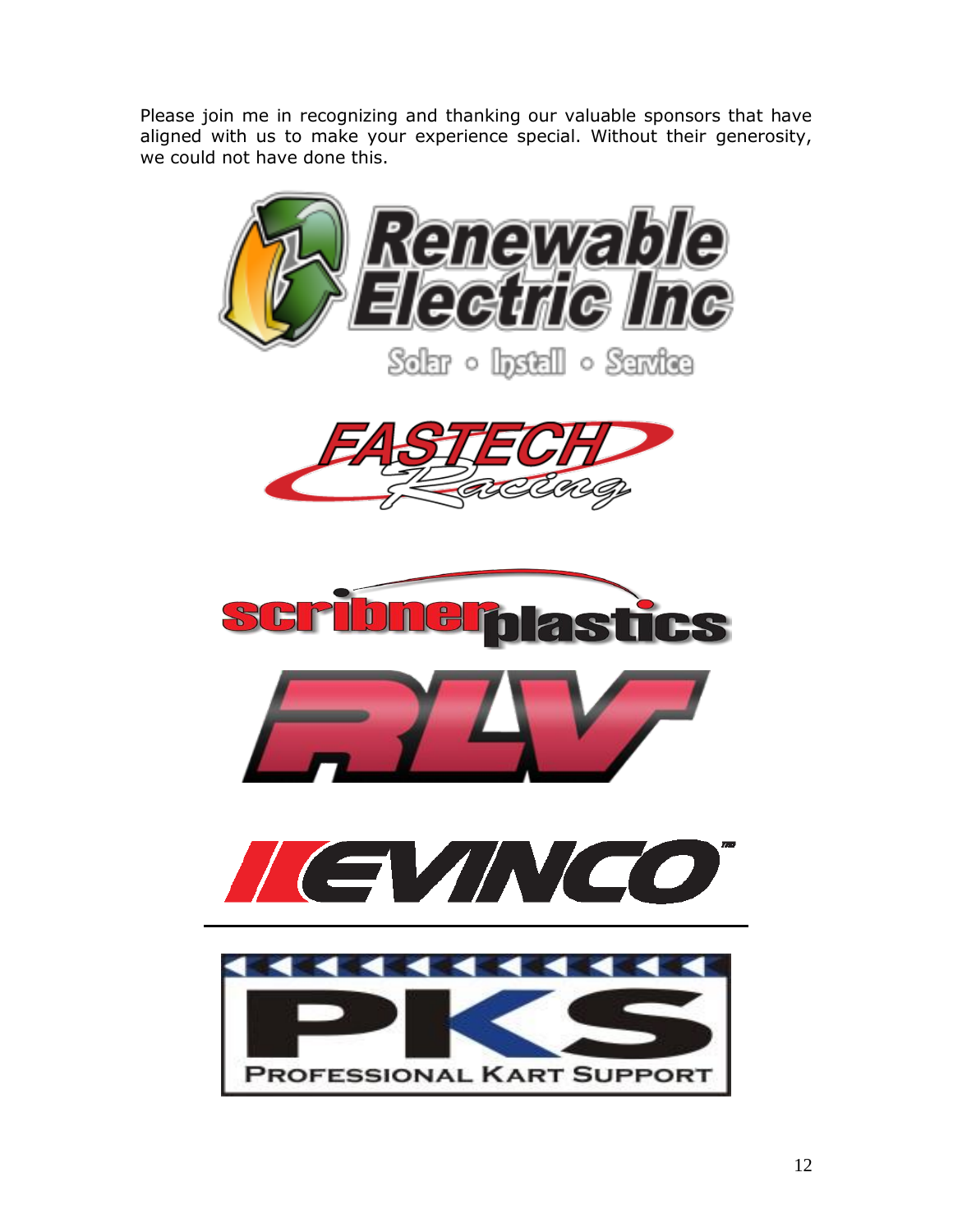

KPX is proud to partner with Shasta Kart, Briggs Racing, and our wonderful attendees. We appreciate the amazing support and momentum you have shown to the series, the KPX team is committed to making 2017 one of the best overall racing experiences in karting for North America!

# **RACE OFFICIALS**

**Jeff Sakowicz** Race Director **Phil Hand Flagger** 

**Jon Ban Assistant Race Director** 

**Dan Pellizzari** Tech Team (Lead) **Don Stewart** Tech Team **Chris Hatch** Tech Team **Tom Agan** Tech Team

**Harrell Fischer** Announcer

**Stephanie Anderline** Scoring **Heidi Roberts** Scoring **Richard James** Grid Steward **Tom Wilhelmson** Track Caretaker **TerriLynn Wilhelmson** Go-To Person (Logistics)



Shasta kart is proud to work closely with International Kart Federation as an IKF-Sanctioned track